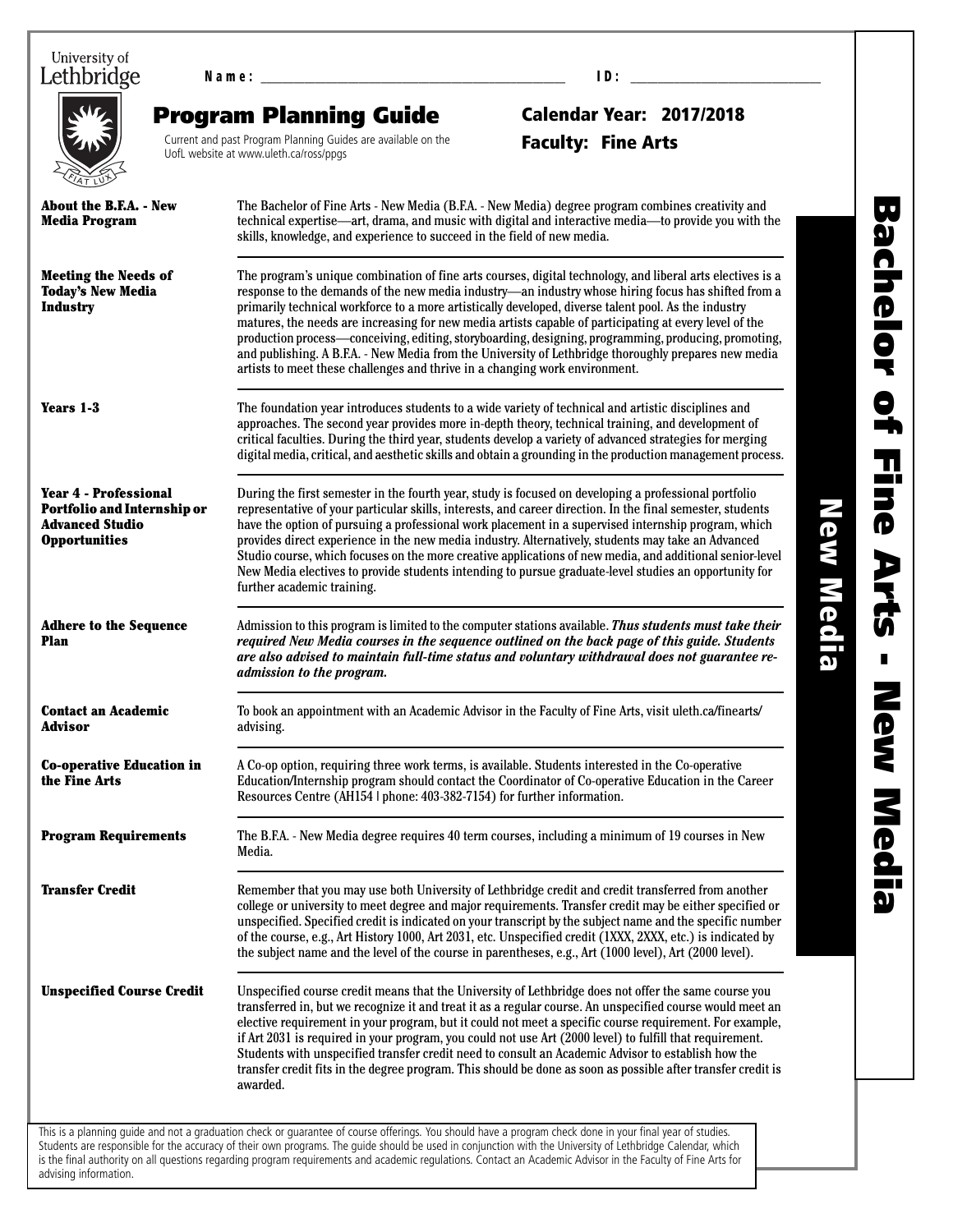# Program Worksheet

| Name: |                                                               |  |  |  |
|-------|---------------------------------------------------------------|--|--|--|
|       | <b>Required New Media Courses:</b>                            |  |  |  |
| 1.    | Art 2031 - Foundation Studio (Drawing and Image)              |  |  |  |
| 2.    | Art 2032 - Foundation Studio (Object and Space)               |  |  |  |
| 3.    | Cinema 1000 - Introduction to Cinema Studies                  |  |  |  |
| 4.    | New Media 1000 - Introduction to New Media                    |  |  |  |
| 5.    | New Media 2005 - Design Fundamentals for New Media            |  |  |  |
| 6.    | New Media 2010 - Visual Communications for New Media          |  |  |  |
| 7.    | New Media 2030 - Digital Video Production                     |  |  |  |
| 8.    | New Media 2150 - History and Theory of New Media              |  |  |  |
| 9.    | New Media 3030 - 3-D Computer Modelling and Animation         |  |  |  |
| 10.   | New Media 3150 - Seminar in New Media Studies                 |  |  |  |
| 11.   | New Media 3380 - Programming for Artists                      |  |  |  |
| 12.   | New Media 3420 - Narrative for New Media                      |  |  |  |
| 13.   | New Media 3520 - Web Design and Development                   |  |  |  |
| 14.   | New Media 3680 - Interaction Design                           |  |  |  |
| 15.   | New Media 3900 - Portfolio and Professional Practice          |  |  |  |
|       | One of:                                                       |  |  |  |
| 16.   | Cinema 3010 - Cinematography and Lighting                     |  |  |  |
|       | Cinema 3110 - Postproduction and Visual Effects               |  |  |  |
|       | Cinema 3810 - Expanded Cinema                                 |  |  |  |
|       | Cinema 4010 - Narrative Production Techniques                 |  |  |  |
|       | Cinema 4420 - Screenwriting                                   |  |  |  |
|       | Cinema 4820 - Writing for Comedy                              |  |  |  |
|       | New Media 3040 - Colour Theory and Digital Photo Manipulation |  |  |  |
|       | New Media 3310 - Game Design: Theory and Practice             |  |  |  |
|       | New Media 3640 - Character Animation I                        |  |  |  |
|       | New Media 3700 - Event and Exhibition Design                  |  |  |  |
|       | New Media 3720 - The Dynamic Web                              |  |  |  |
|       | New Media 3820 - Information Design                           |  |  |  |
|       | New Media 4520 - Advanced Web Design                          |  |  |  |
|       | New Media 4830 - Theory and Practice of Motion Capture        |  |  |  |
| 17.   | One of:                                                       |  |  |  |
|       | Cinema 3000 - Contemporary American Cinema                    |  |  |  |
|       | Cinema 3001 - Film Authorship                                 |  |  |  |
|       | Cinema 3200 - Film Genres (Series)                            |  |  |  |

\_\_\_\_ Cinema 3550 - History of Animation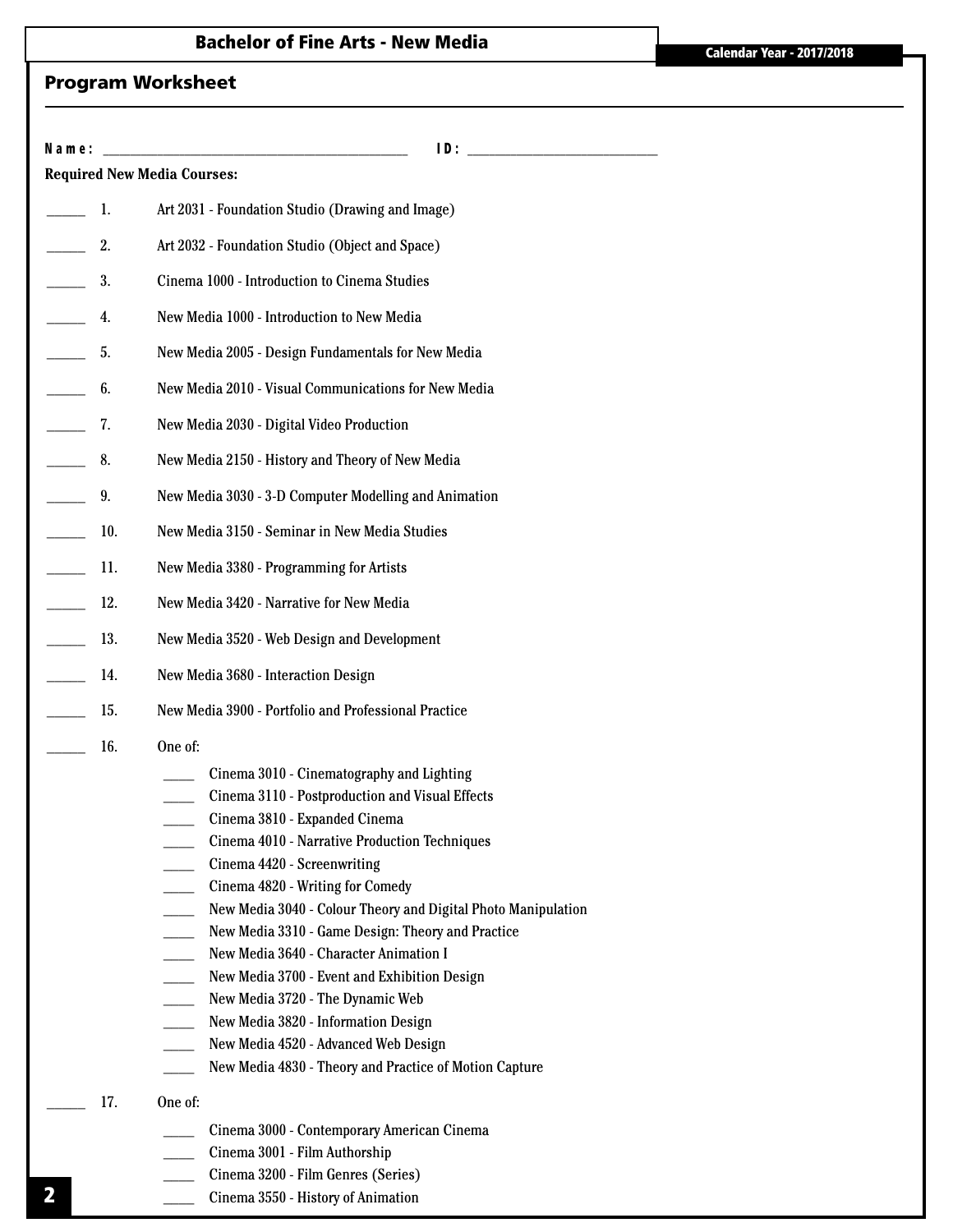|                                                              |                                                                                                                                                                                                                                            | <b>Bachelor of Fine Arts - New Media</b>                                                                                                                                  | <b>Calendar Year - 2017/2018</b> |
|--------------------------------------------------------------|--------------------------------------------------------------------------------------------------------------------------------------------------------------------------------------------------------------------------------------------|---------------------------------------------------------------------------------------------------------------------------------------------------------------------------|----------------------------------|
|                                                              | New Media 3560 - Popular Narrative                                                                                                                                                                                                         | New Media 3250 - Media, Advertising, and Consumer Culture<br>New Media 3300 - Theory and Aesthetics of Digital Games<br>New Media 3650 - Modern Media, War and Propaganda |                                  |
| 18-22.                                                       | Either:<br><b>OR</b>                                                                                                                                                                                                                       | New Media 4651 - Internship (12.0 credit hours)<br>New Media 4661 - Internship Project (3.0 credit hours)                                                                 |                                  |
|                                                              | One of:                                                                                                                                                                                                                                    | New Media 4690 - Advanced Studio (6.0 credit hours)<br>New Media 4995 - Undergraduate Thesis (6.0 credit hours)                                                           |                                  |
|                                                              |                                                                                                                                                                                                                                            | Three Cinema and/or New Media Electives (9.0 credit hours) at the 3000/4000 level.                                                                                        |                                  |
| <b>Required Courses in Fine Arts:</b><br>23-27.              |                                                                                                                                                                                                                                            | Five additional courses from the Faculty of Fine Arts including at least two courses at the 3000/4000 level.                                                              |                                  |
|                                                              | 24.                                                                                                                                                                                                                                        |                                                                                                                                                                           |                                  |
|                                                              | <b>25.</b> The contract of the contract of the contract of the contract of the contract of the contract of the contract of the contract of the contract of the contract of the contract of the contract of the contract of the cont<br>26. | $(3000/4000$ level)                                                                                                                                                       |                                  |
|                                                              |                                                                                                                                                                                                                                            |                                                                                                                                                                           |                                  |
| 28-32.                                                       | Five Electives (15.0 credit hours) from any Faculty/School.<br>28.                                                                                                                                                                         |                                                                                                                                                                           |                                  |
|                                                              | 30.                                                                                                                                                                                                                                        |                                                                                                                                                                           |                                  |
|                                                              | <b>Liberal Education List Requirement:</b>                                                                                                                                                                                                 |                                                                                                                                                                           |                                  |
|                                                              |                                                                                                                                                                                                                                            |                                                                                                                                                                           |                                  |
| 33-40.<br><b>Fine Arts and Humanities</b>                    | Lib Ed Requirement (eight non-New Media courses):                                                                                                                                                                                          | <b>Social Science</b>                                                                                                                                                     | Science                          |
| Art, Art History, Museum Studies, Drama, Music, or New Media |                                                                                                                                                                                                                                            |                                                                                                                                                                           | 37.                              |
|                                                              | Art, Art History, Museum Studies, Drama, Music, or New Media                                                                                                                                                                               | $34. \underline{\hspace{2cm}}$                                                                                                                                            |                                  |
|                                                              | Art, Art History, Museum Studies, Drama, Music, or New Media                                                                                                                                                                               | 35.                                                                                                                                                                       |                                  |
|                                                              | Art, Art History, Museum Studies, Drama, Music, or New Media                                                                                                                                                                               | 36.                                                                                                                                                                       | 40.                              |